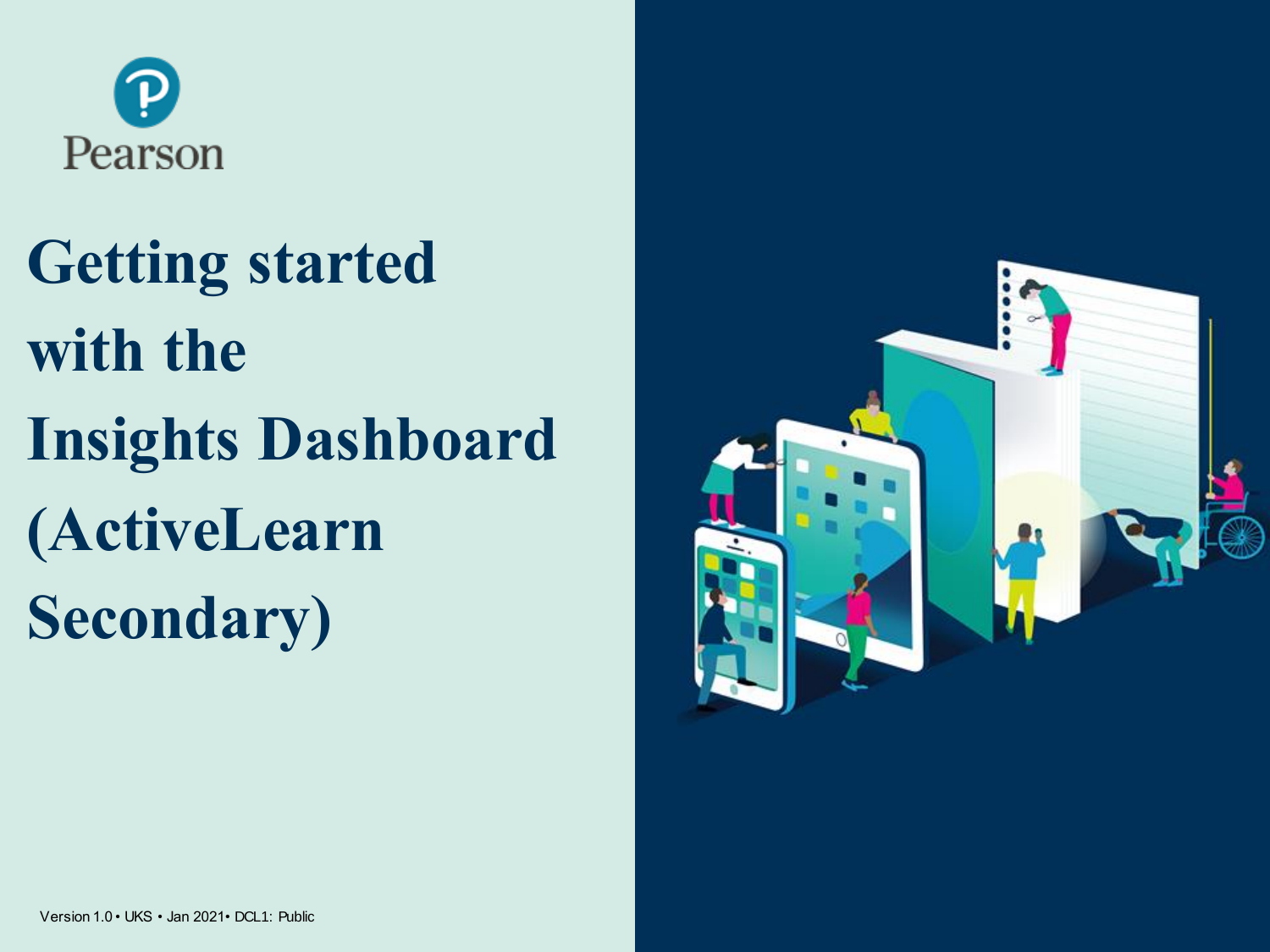# **What is the Insights Dashboard?**

Our brand-new Insights Dashboard unlocks the power of your ActiveLearn Secondary markbook data, providing easy-to-understand analysis, visuals and nuanced insights to support effective progress tracking and targeted interventions.



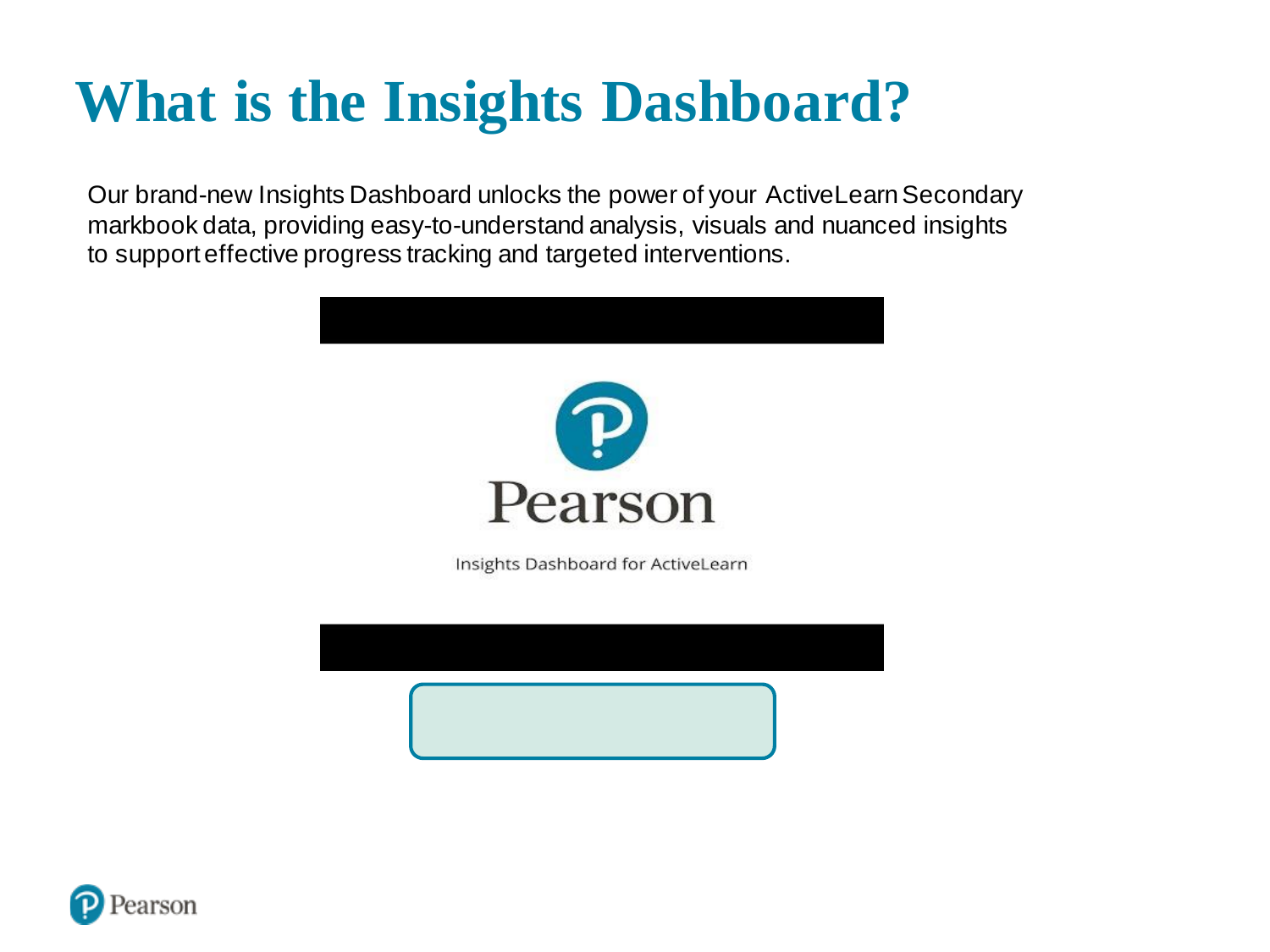#### **Step 1: Enter results in your ActiveLearn markbooks**

In order to get the most valuable insights, you will need to enter results for each student at the **question level** in your ActiveLearn markbooks. By doing this, you will see better analytics on student and group performance in topics, skills and questions.

| $\frac{1}{\sqrt{2}}$             | <b>Edit assessment results</b> |      |                          |                                                                                                      |                 |                |                |                |                         |                |                 |                   |                     |                             | $\times$     |
|----------------------------------|--------------------------------|------|--------------------------|------------------------------------------------------------------------------------------------------|-----------------|----------------|----------------|----------------|-------------------------|----------------|-----------------|-------------------|---------------------|-----------------------------|--------------|
|                                  |                                |      |                          | Edexcel GCSE (9-1) Maths - CF10Ma1: Higher Year 1 Assessment (2Y SOW) -- Calculator Version 2 (2018) |                 |                |                |                |                         |                |                 |                   |                     |                             |              |
| Assessment date:<br>(DD/MM/YYYY) | 12/06/2020                     | 曲    |                          |                                                                                                      |                 |                |                |                |                         |                |                 | Ill View Insights | $\mathbf{C}$ Export | <b>fm</b> Delete assessment |              |
|                                  |                                |      | Total                    |                                                                                                      |                 |                |                |                |                         |                |                 |                   |                     |                             |              |
| First name                       | Last name $\sqrt{}$            | Mark | Step                     | Indicative Grade                                                                                     | Q <sub>1a</sub> | Q1b            | Q2             | Q3             | Q4                      | Q <sub>5</sub> | Q <sub>6a</sub> | Q <sub>6</sub> b  | Q <sub>6c</sub>     | Q7                          | Q8           |
|                                  | Max step                       |      | 12th                     | $\overline{9}$                                                                                       | 7th             | 7th            | 8th            | 9th            | 9th                     | 9th            | 8th             | 9th               | 10th                | 10th                        | 10tl         |
|                                  | Max mark                       | 50   |                          |                                                                                                      | 3               | $\overline{2}$ | $\overline{4}$ | $\overline{2}$ | $\overline{4}$          | $\overline{4}$ | $\overline{2}$  | $\overline{2}$    | 1                   | $\overline{4}$              | 5            |
|                                  | Group average                  | 21.1 | 9th                      | 6                                                                                                    | 1.1             | 1.1            | 1.4            | 1.3            | $1.1\,$                 | 1.2            | 1.1             | 1.1               | 0.9                 | 1.9                         | 1.7          |
| Thomas                           | Alcides                        | 26   | 9th<br><b>Holland</b>    | 6                                                                                                    | $\overline{1}$  | $\overline{1}$ | $\overline{1}$ | $\overline{2}$ | $\overline{\mathbf{3}}$ | $\mathbf{3}$   | $\overline{1}$  | $\overline{1}$    | $\overline{1}$      | $\mathbf{3}$                |              |
| Monica                           | Antonia                        | 15   | 8th<br><b>COMMERCIAL</b> | $\,$ 5 $\,$                                                                                          | $\overline{1}$  | $\overline{1}$ | $\overline{1}$ | $\overline{1}$ | $\overline{1}$          | $\overline{1}$ | $\overline{1}$  | $\overline{1}$    | $\overline{1}$      | $\overline{1}$              |              |
| Gray                             | Arezoo                         | 10   | 7th<br><b>STATISTICS</b> | $\overline{4}$                                                                                       | $\overline{1}$  | $\overline{0}$ | $\overline{1}$ | $\overline{1}$ | $\overline{0}$          | $\overline{0}$ | $\circ$         | $\overline{1}$    | $\overline{1}$      | $\overline{1}$              |              |
| Branisla.                        | Arnost                         | 18   | 9th<br><b>CONTRACTOR</b> | $6\,$                                                                                                | $\overline{2}$  | $\overline{2}$ | $\overline{1}$ | $\overline{1}$ | $\overline{1}$          | $\overline{1}$ | $\overline{1}$  | $-1$              | $\overline{1}$      | $\overline{2}$              |              |
| Pierluig                         | Ciril                          | 6    | 7th<br><b>CONTRACTOR</b> | $\overline{4}$                                                                                       | $\circ$         | $\overline{0}$ | $\circ$        | $\circ$        | $\circ$                 | $\circ$        | $\overline{1}$  | $\overline{1}$    | $\overline{1}$      | $\circ$                     |              |
|                                  |                                |      |                          |                                                                                                      | $\overline{4}$  |                |                |                |                         |                |                 |                   |                     |                             | $\mathbf{r}$ |
|                                  |                                |      |                          |                                                                                                      |                 |                |                |                |                         |                | Clear all       | Cancel            | Save and continue   | Save and exit               |              |
|                                  |                                |      |                          |                                                                                                      |                 |                |                |                |                         |                |                 |                   |                     |                             |              |

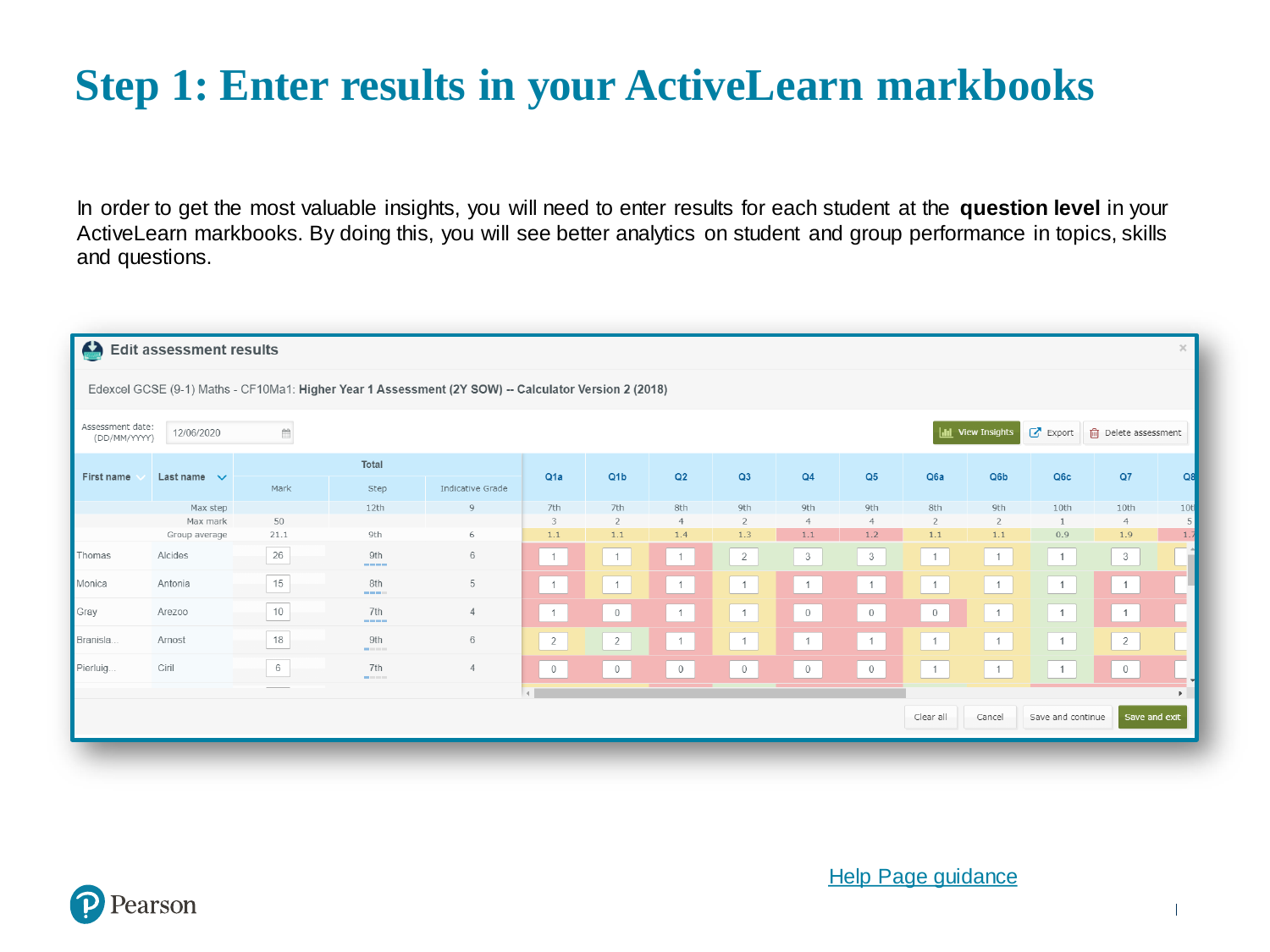### **Step 2: Enter baselines and targets in ActiveLearn markbooks**

To see if students are on track and making progress in the Insights Dashboard, you will need to enter a **baseline** and **course target** in your ActiveLearn markbooks. If you have entered results from a baseline test, ActiveLearn will calculate a baseline and a course target value for you. Alternatively, add your own.

|                      | CF10Ma1 & Edit markbook setting           |                            | <b>Ill</b> View Insights                                               |                                 |                                                                                                       |                                                                                                |                                                                                                |                                                                      |
|----------------------|-------------------------------------------|----------------------------|------------------------------------------------------------------------|---------------------------------|-------------------------------------------------------------------------------------------------------|------------------------------------------------------------------------------------------------|------------------------------------------------------------------------------------------------|----------------------------------------------------------------------|
|                      | Course: Edexcel GCSE (9-1) Maths          |                            | Length: 2 years   Course started: 2019                                 |                                 |                                                                                                       |                                                                                                |                                                                                                |                                                                      |
|                      | $\sqrt{a}$ Edit results<br>Add assessment | Set baseline               | Set target<br>$\begin{bmatrix} \overline{A} \\ 1 \end{bmatrix}$ Export | $\rightarrow$ Print             |                                                                                                       |                                                                                                | Show summary Views: Steps                                                                      | $\checkmark$                                                         |
|                      |                                           |                            | <b>Termly assessments (4)</b>                                          |                                 |                                                                                                       |                                                                                                | Unit tests (0)                                                                                 |                                                                      |
| ∩                    | <b>First Name</b>                         | <b>Last Name</b><br>$\vee$ | Course Target <sup>O</sup>                                             | <b>Assessment Progress</b><br>๏ | 12/06/2020<br><b>Higher Year 1</b><br><b>Assessment (2Y SOW)</b><br>-- Calculator Version 2<br>(2018) | 16/03/2020<br><u>Higher Term Spr1</u><br><u>Assessment (2Y SOW)</u><br><u>Version 2 (2018)</u> | 10/12/2019<br><b>Higher Term Aut1</b><br><b>Assessment (2Y SOW)</b><br><b>Version 2 (2018)</b> | 11/09/2019<br><b>Higher Baseline Test</b><br><b>Version 2 (2018)</b> |
|                      | Maximum:                                  |                            |                                                                        |                                 | 12 <sup>th</sup>                                                                                      | 12 <sup>th</sup>                                                                               | 12th                                                                                           | 9th                                                                  |
|                      | Group average:                            |                            |                                                                        |                                 | 9th<br>____                                                                                           | 8th<br>_____                                                                                   | 8th<br>_____                                                                                   | 7th<br>_____                                                         |
| $\blacktriangledown$ | <b>Thomas</b>                             | <b>Alcides</b>             | П<br>10th                                                              | +2 substeps                     | 9th<br>----                                                                                           | 9th<br>____                                                                                    | 8th<br>----                                                                                    | 8th<br>----                                                          |
|                      | Monica                                    | Antonia                    | 11th                                                                   | $+0$ substeps                   | 8th<br>----                                                                                           | 8th<br>----                                                                                    | 7th<br>----                                                                                    | 9 <sub>th</sub><br>----                                              |
|                      | Gray                                      | Arezoo                     | ш<br>9 <sub>th</sub>                                                   | -3 substeps                     | 7th<br>----                                                                                           | 8th<br>----                                                                                    | 8th<br>----                                                                                    | 8th<br>----                                                          |
| □                    | <b>Branislav</b>                          | Arnost                     | ш.<br>10 <sub>th</sub>                                                 | +2 substeps                     | 9 <sub>th</sub><br>----                                                                               | 8th<br>----                                                                                    | 9 <sub>th</sub>                                                                                | 8th<br>----                                                          |
| ∪                    | Pierluigi                                 | Ciril                      | 9 <sub>th</sub>                                                        | -3 substeps                     | 7th<br>----                                                                                           | 7th<br>----                                                                                    | 8th<br>____                                                                                    | 7 <sub>th</sub><br>----                                              |

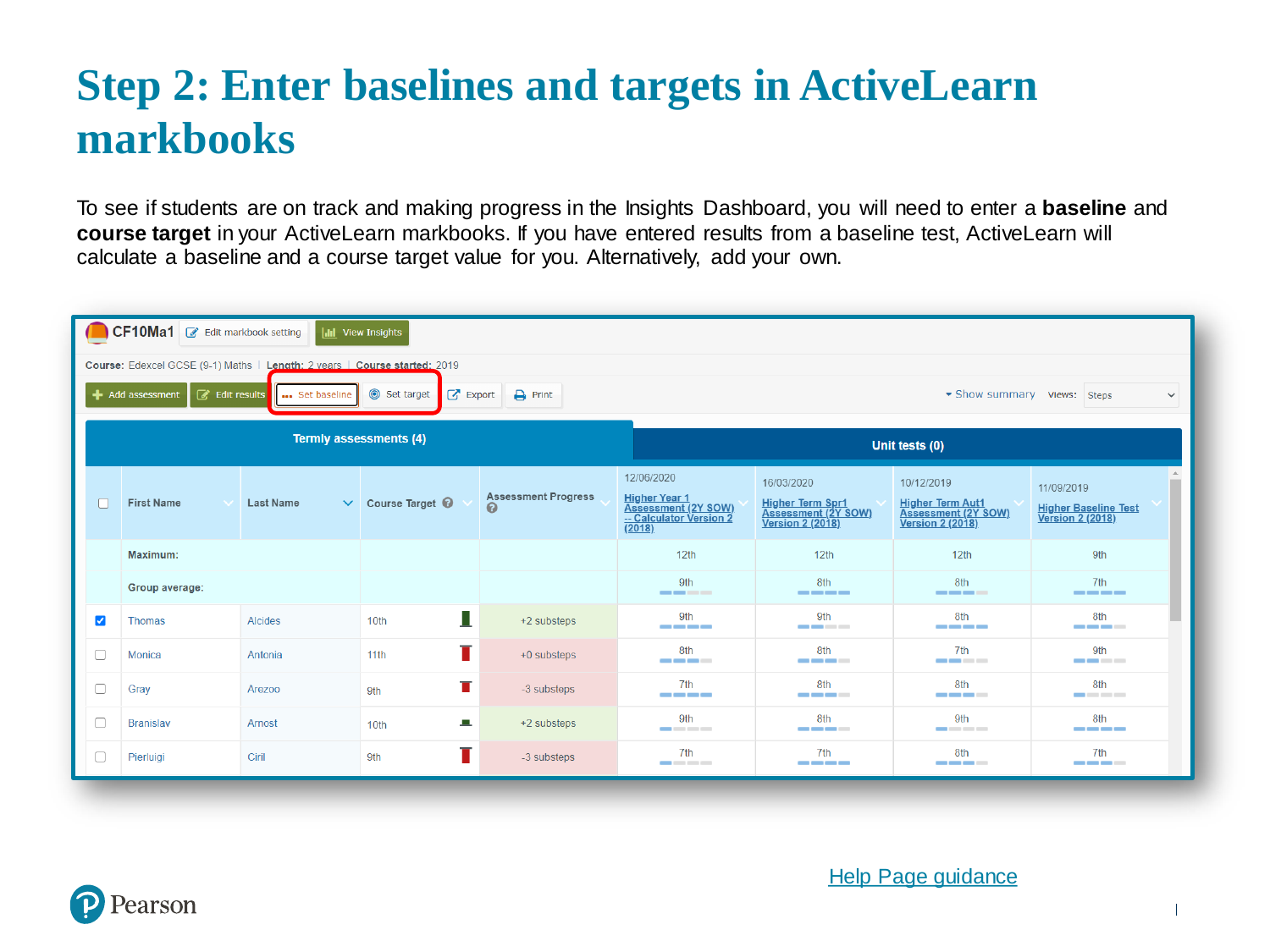## **Step 3: Go to the Insights Dashboard**

If you have already subscribed to the Insights Dashboard, to access it, simply click on the **'View Insights'** button or use the Assess menu and select 'Insights'. Note that the dashboard refreshes four times per day, so changes you make to your markbooks might not reflect in the dashboard immediately.

|   | CF10Ma1 & Edit markbook setting               | Course: Edexcel GCSE (9-1) Maths   Length: 2 years   Course started: 2019 | <b>Ill</b> View Insights       |                                 |                                                                                                       | Active Learn<br>Manage my library                                                | Library<br>Tasks<br>Plan $\vee$<br>+ Activate new access                         | Reports $\smile$ Admin<br>Assess v<br>Assessment Builder<br>Markbook<br>Insights | $\odot$ |
|---|-----------------------------------------------|---------------------------------------------------------------------------|--------------------------------|---------------------------------|-------------------------------------------------------------------------------------------------------|----------------------------------------------------------------------------------|----------------------------------------------------------------------------------|----------------------------------------------------------------------------------|---------|
|   | $+$ Add assessment<br>$\sqrt{a}$ Edit results | Set baseline                                                              | Set target<br>$\bullet$ Export | $\rightarrow$ Print             |                                                                                                       |                                                                                  |                                                                                  |                                                                                  |         |
|   |                                               |                                                                           | <b>Termly assessments (4)</b>  |                                 |                                                                                                       |                                                                                  | Unit tests (0)                                                                   |                                                                                  |         |
| п | <b>First Name</b>                             | <b>Last Name</b><br>$\checkmark$                                          | Course Target <sup>@</sup>     | <b>Assessment Progress</b><br>ຨ | 12/06/2020<br><b>Higher Year 1</b><br><b>Assessment (2Y SOW)</b><br>-- Calculator Version 2<br>(2018) | 16/03/2020<br>Higher Term Spr1<br>Assessment (2Y SOW)<br><b>Version 2 (2018)</b> | 10/12/2019<br><b>Higher Term Aut1</b><br>Assessment (2Y SOW)<br>Version 2 (2018) | 11/09/2019<br><b>Higher Baseline Test</b><br><b>Version 2 (2018)</b>             |         |
|   | Maximum:                                      |                                                                           |                                |                                 | 12th                                                                                                  | 12th                                                                             | 12th                                                                             | 9 <sub>th</sub>                                                                  |         |
|   | Group average:                                |                                                                           |                                |                                 | 9th<br>----                                                                                           | 8th<br>----                                                                      | 8th<br>____                                                                      | 7th<br>-----                                                                     |         |
| ☑ | Thomas                                        | <b>Alcides</b>                                                            | 10th                           | +2 substeps                     | 9 <sub>th</sub><br>----                                                                               | 9 <sub>th</sub><br>____                                                          | 8th<br>----                                                                      | 8th<br>----                                                                      |         |
| ⊓ | Monica                                        | Antonia                                                                   | 11th                           | +0 substeps                     | 8th<br>----                                                                                           | 8th<br>----                                                                      | 7th<br>----                                                                      | <b>9th</b><br>----                                                               |         |
| 0 | Gray                                          | Arezoo                                                                    | П<br>9 <sub>th</sub>           | -3 substeps                     | 7th<br>----                                                                                           | 8th<br>____                                                                      | 8th<br>----                                                                      | 8th<br>____                                                                      |         |
| □ | <b>Branislav</b>                              | Arnost                                                                    | 里<br>10th                      | +2 substeps                     | 9 <sub>th</sub>                                                                                       | 8th<br>----                                                                      | 9 <sub>th</sub>                                                                  | 8th<br>----                                                                      |         |
| ∩ | Pierluigi                                     | Ciril                                                                     | 9 <sub>th</sub>                | -3 substeps                     | 7th                                                                                                   | 7th<br>----                                                                      | 8th<br>----                                                                      | 7th<br>----                                                                      |         |

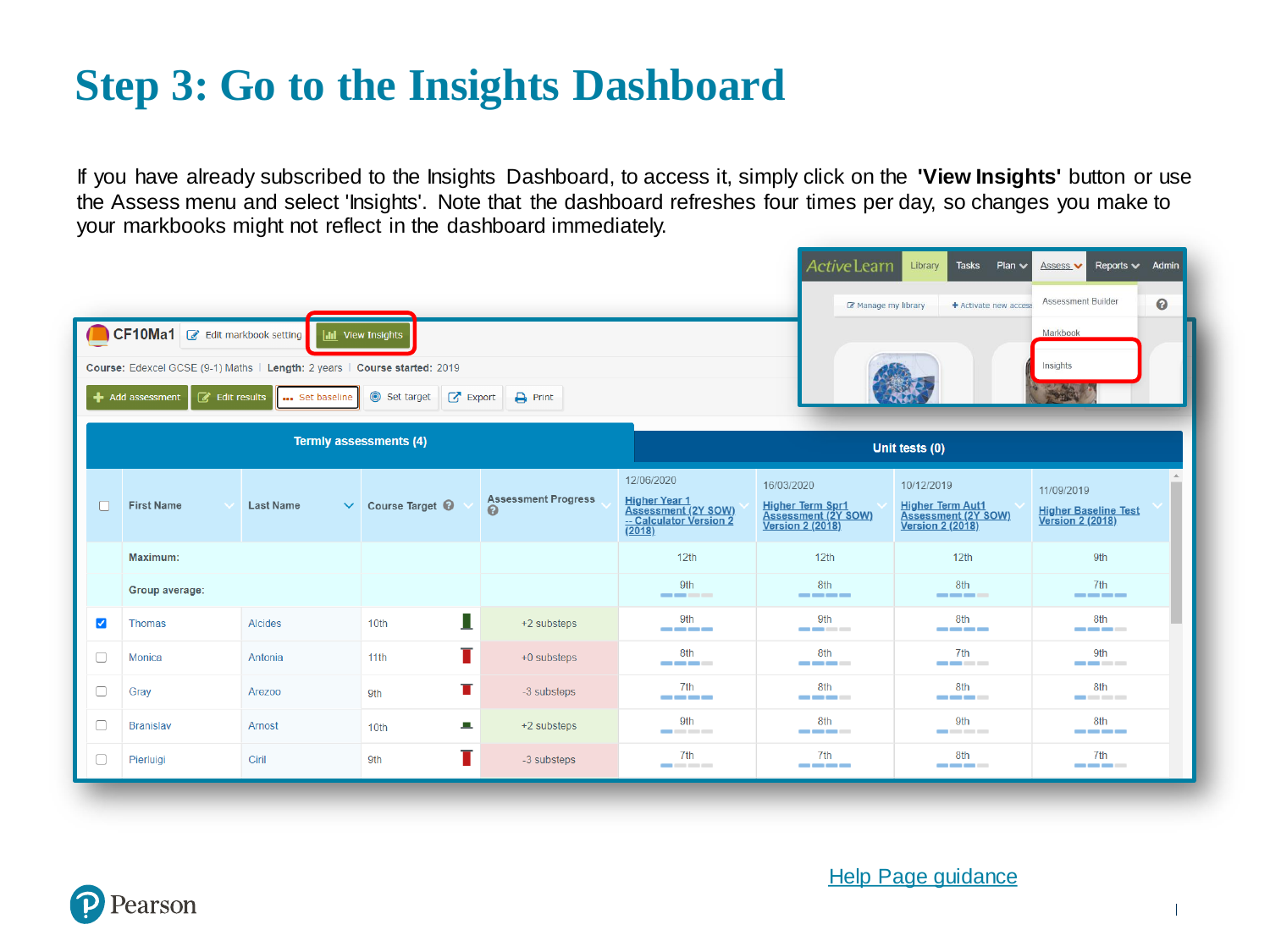#### **Step 4: Navigate around the Insights Dashboard**

earson

You can look at your results from three viewpoints: **Groups** (or classes), **Students** and **Assessments**. The main dashboard highlights the students that need your attention; either because they are **below track** to meet their course target, or because they are showing **negative progress** from their baseline.

| P Pearson<br><b>Dashboard</b><br>Groups | <b>Insights dashboard</b>                                   |                                                            | CF<br>(?)          |
|-----------------------------------------|-------------------------------------------------------------|------------------------------------------------------------|--------------------|
| <b>Students</b><br>Assessments          | <b>Groups</b>                                               |                                                            | <b>View groups</b> |
|                                         | Year 10 Edexcel GCSE (9-1) Maths<br>CF10Ma2                 | Year 11 Edexcel GCSE (9-1) Maths<br>CF11Ma1                |                    |
|                                         | CF10Ma1                                                     |                                                            |                    |
|                                         | Students that need your attention $\circledcirc$            |                                                            |                    |
|                                         | CF10Ma2 - Edexcel GCSE (9-1) Maths                          | CF11Ma1 - Edexcel GCSE (9-1) Maths                         |                    |
|                                         | Progress: 0<br><b>Anton Petronella</b><br>Attainment: Below | Progress: 1<br><b>Reziko Gostav</b><br>Attainment: Below   |                    |
|                                         |                                                             | Progress: 0<br><b>Susan Magdalini</b><br>Attainment: Below |                    |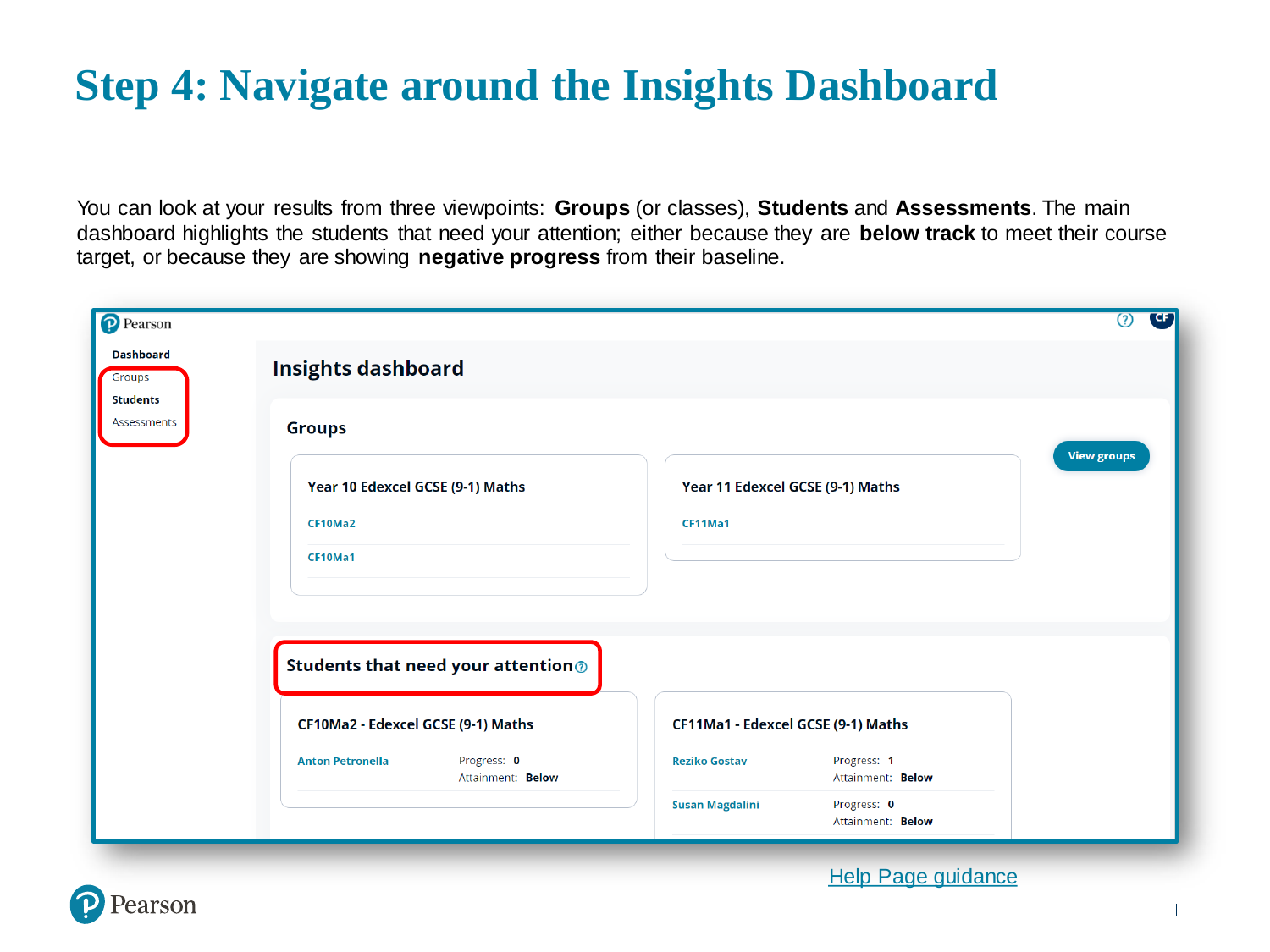## **Step 5: View your Groups Overview**

The **Groups Overview** shows how many students in your group are on track to meet their end of course target and compare this to other groups. To access it, go to the Groups List and click on the Group Name you want to view. The '**On Track?**' measure looks at the last assessment taken to see if they are 'on or above' or 'below' track to meet their course target. It is based on linear progress from their baseline to their course target and excludes unit/module tests. **Progress** is the difference in indicative grades between the latest assessment and the baseline test (excluding unit/module tests).



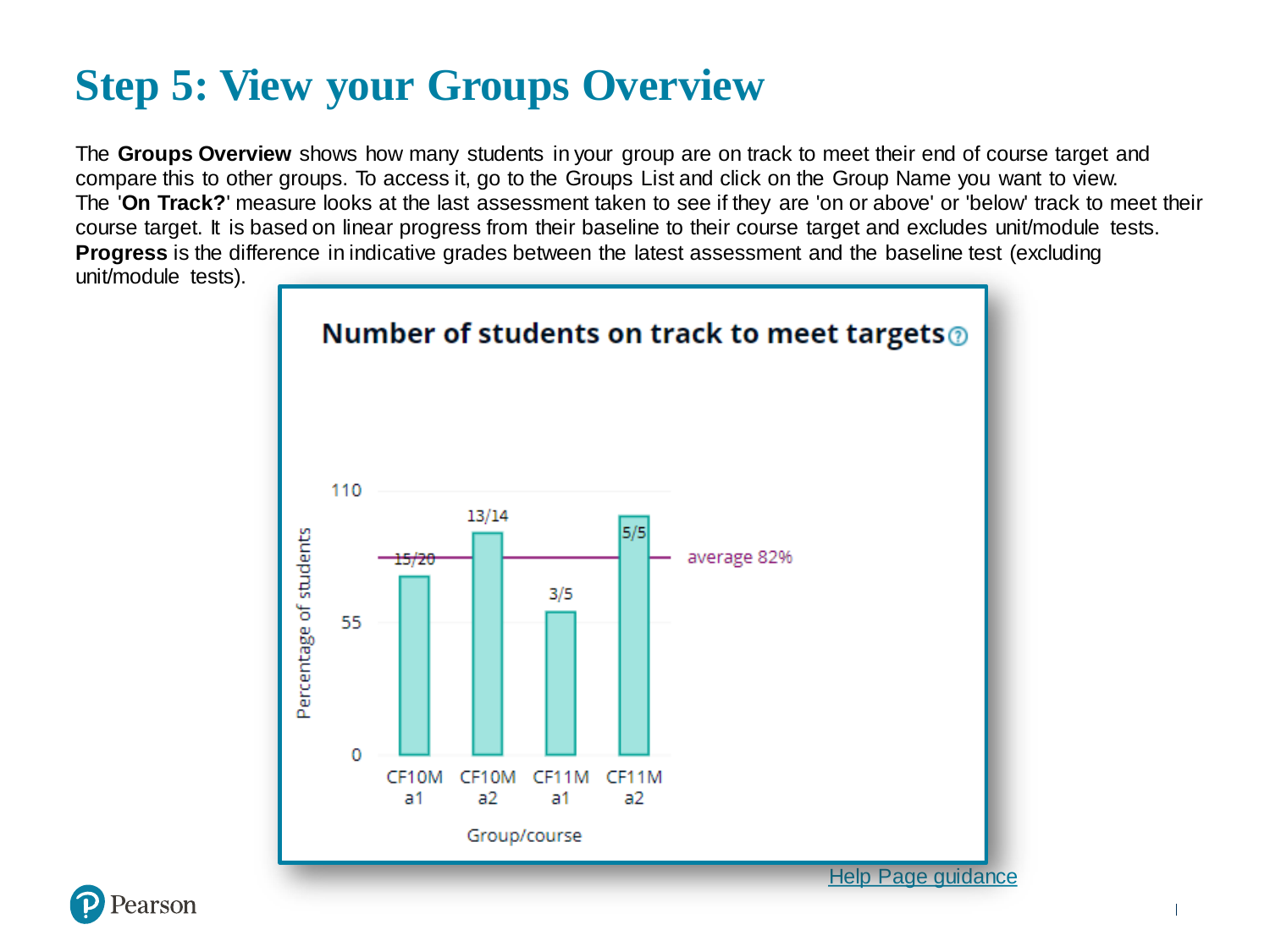### **Step 6: View your Student Summary**

The **Student Summary** visually shows how a student has performed in their assessments over the length of the course, so you can see whether they're on track to meet their target. To provide context, this can be compared with the rest of the group and year. Find your student in the Student List and click on their name.

|                  |                                                          | CF11Ma1              | CF11Sc1               |                     |                    |                                         |
|------------------|----------------------------------------------------------|----------------------|-----------------------|---------------------|--------------------|-----------------------------------------|
| Baseline         | Course target                                            | On track?<br>$\circ$ | Progress              | $\circledcirc$      |                    |                                         |
|                  | $\overline{7}$                                           | On or above          | 3                     |                     |                    |                                         |
|                  |                                                          |                      |                       |                     |                    |                                         |
|                  | <b>Course target and progress</b>                        |                      |                       |                     |                    |                                         |
|                  |                                                          |                      |                       |                     |                    |                                         |
|                  |                                                          |                      |                       | Compare with        |                    |                                         |
|                  |                                                          |                      | Show unit assessments | Select group/year v | Table view         | <b>Graph view</b><br><b>Participate</b> |
|                  |                                                          |                      |                       |                     |                    |                                         |
|                  |                                                          |                      |                       |                     |                    |                                         |
| 县                |                                                          |                      |                       |                     |                    |                                         |
| $\tau$           |                                                          |                      |                       |                     |                    |                                         |
| Indicative grade |                                                          |                      |                       |                     |                    |                                         |
| $\overline{6}$   |                                                          |                      |                       |                     |                    |                                         |
| $\alpha$         |                                                          |                      |                       |                     |                    |                                         |
|                  |                                                          |                      | т                     |                     |                    |                                         |
|                  | out<br>2019                                              | .<br>Sul<br>Apr      | Oct                   | 2020                | Apr<br>$\lambda t$ |                                         |
|                  | Course target Ferfornance D Group average P Year average |                      |                       |                     |                    |                                         |
|                  |                                                          |                      |                       |                     |                    |                                         |

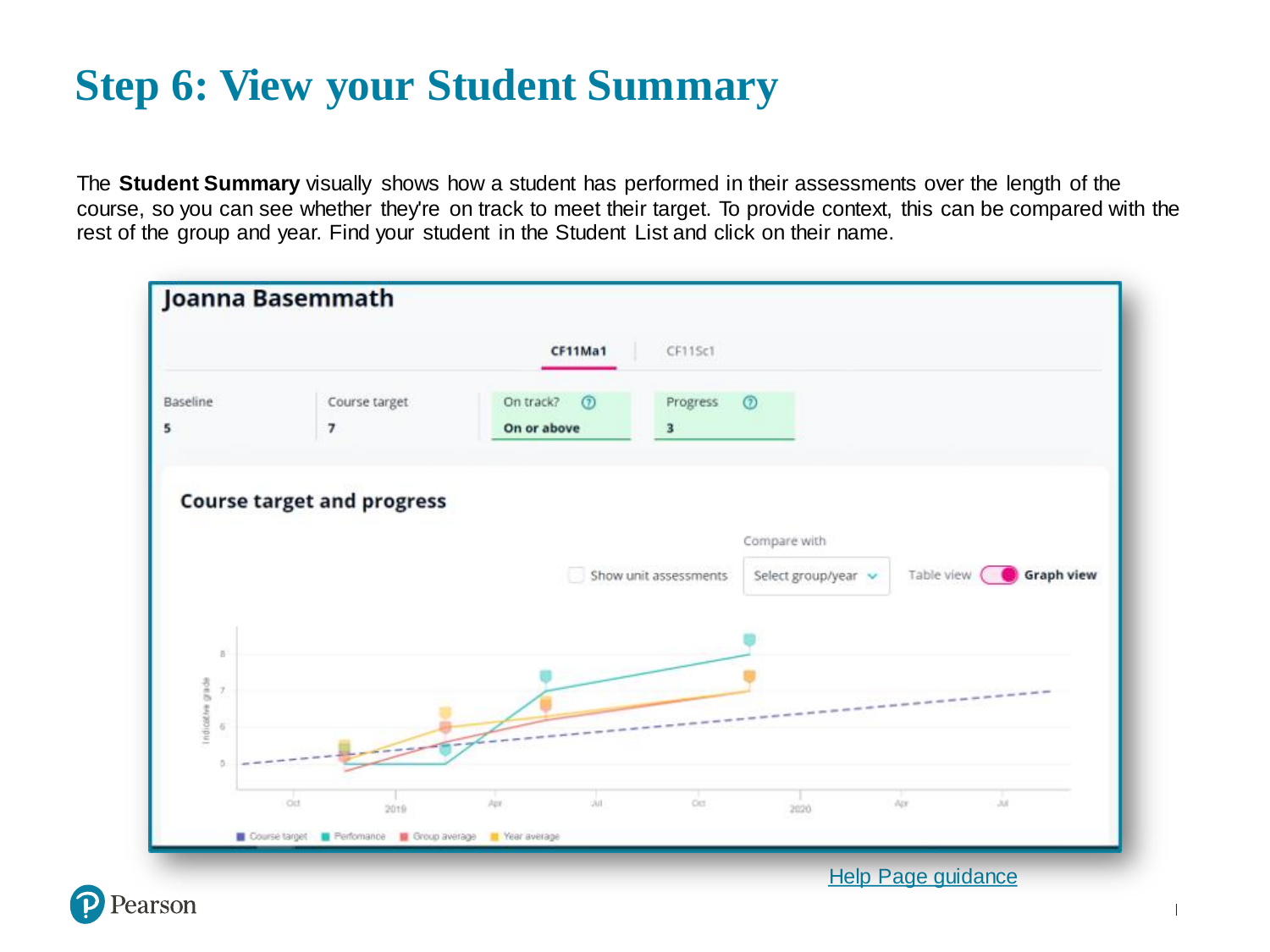#### **Step 7: View your Student Assessments**

The **Student Assessment** shows how a student performed in a particular assessment. It shows their strengths and weaknesses in topics and skills. In the Student Summary, click on the name of the assessment to see their results.

|                                       |                                |          |                                                    |                | Joanna Basemmath - Higher Term Aut2 Assessment (2Y SOW) Version 2 (2018) - CF11Ma1 |    |                              |                 |                                |                                 |
|---------------------------------------|--------------------------------|----------|----------------------------------------------------|----------------|------------------------------------------------------------------------------------|----|------------------------------|-----------------|--------------------------------|---------------------------------|
| Date of assessment<br>18 Dec 2019     | Mark<br>30 out of 50 60%       |          | Percentage   Indicative grade   Course target<br>8 | $\overline{7}$ | On track? $\odot$<br>On or above                                                   |    |                              |                 |                                |                                 |
| <b>Topic strengths and weaknesses</b> |                                |          |                                                    |                |                                                                                    |    |                              |                 |                                |                                 |
|                                       |                                |          |                                                    |                |                                                                                    |    |                              | Order of topics |                                |                                 |
|                                       |                                |          |                                                    |                |                                                                                    |    |                              |                 | Lowest to highest perfomance v | Table view<br><b>Graph view</b> |
| Low Average                           | : : Mid Average<br>Equations   |          | - High Average<br>1 question                       |                |                                                                                    |    |                              |                 |                                |                                 |
|                                       | Expressions                    |          |                                                    |                |                                                                                    |    |                              | 1 question      |                                |                                 |
|                                       | Graphs                         |          |                                                    |                |                                                                                    |    |                              | 3 questions     |                                |                                 |
| Topics<br>tested                      | Direct and indirect proportion |          |                                                    |                |                                                                                    |    |                              |                 | 4 auestions                    |                                 |
|                                       | Vectors                        |          |                                                    |                |                                                                                    |    |                              |                 | 4 questions                    |                                 |
|                                       | Circle theorems                |          |                                                    |                |                                                                                    |    |                              |                 | 3 questions                    |                                 |
|                                       | Functions                      |          |                                                    |                |                                                                                    |    |                              |                 |                                | 3 auestions :                   |
|                                       |                                | $\Omega$ |                                                    | 10             | 20                                                                                 | 30 | 40<br>Percentage correct (%) |                 | 50                             | 60<br>70                        |

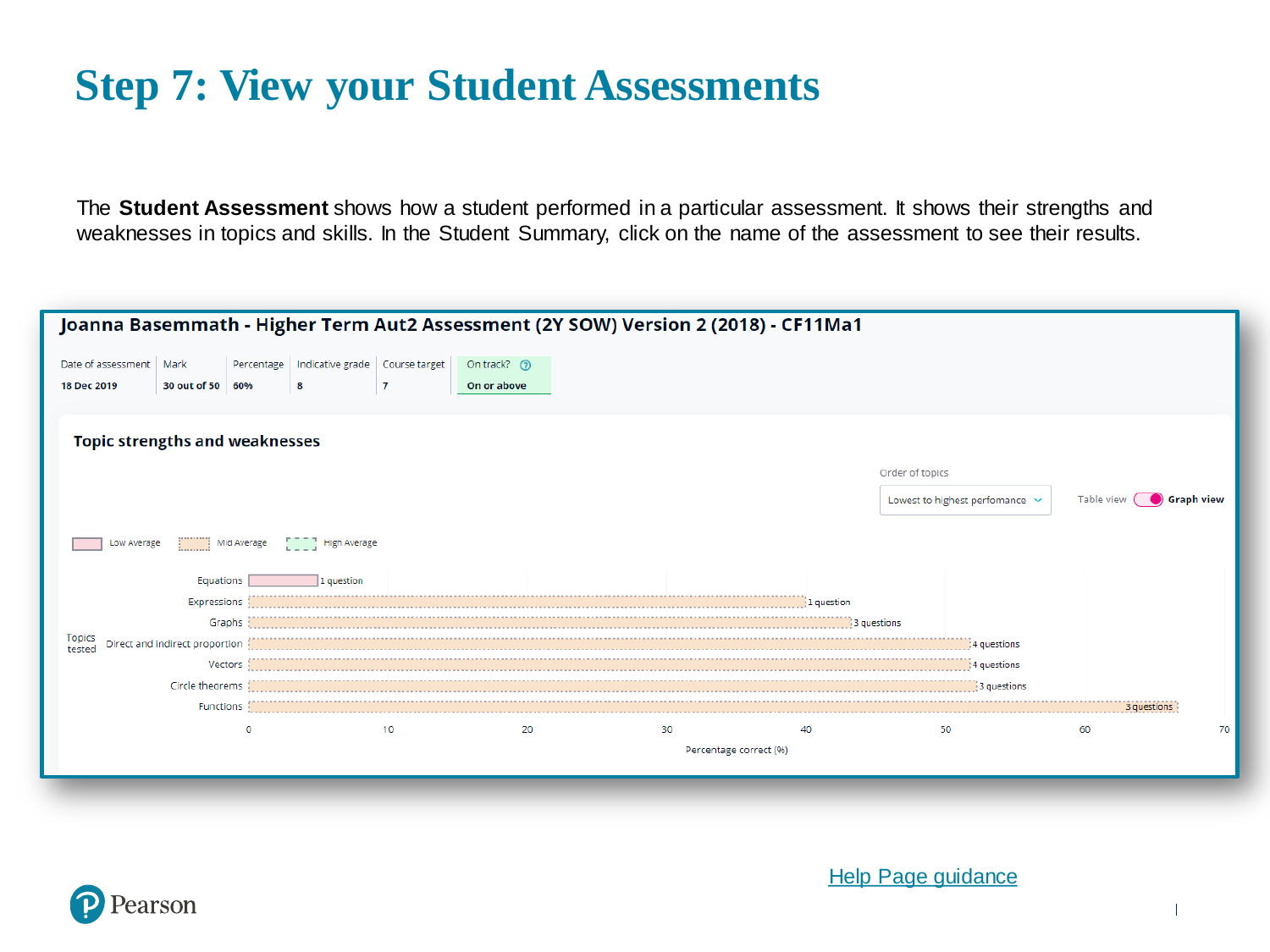## **Step 8: View your Assessment Grade Summary**

The **Grade Summary** is a simple overview showing how many students got each indicative grade in the assessment. From the main dashboard, either click on an assessment name, or select it from the full Assessment List. You can compare results from this group with another group, by using the 'Compare with' drop down to choose another group. The markbooks and Insights Dashboard provide results in terms of **9-1 indicative grades**, designed to support teachers' own predictions of progress and is not an accurate predictor of grades.



earson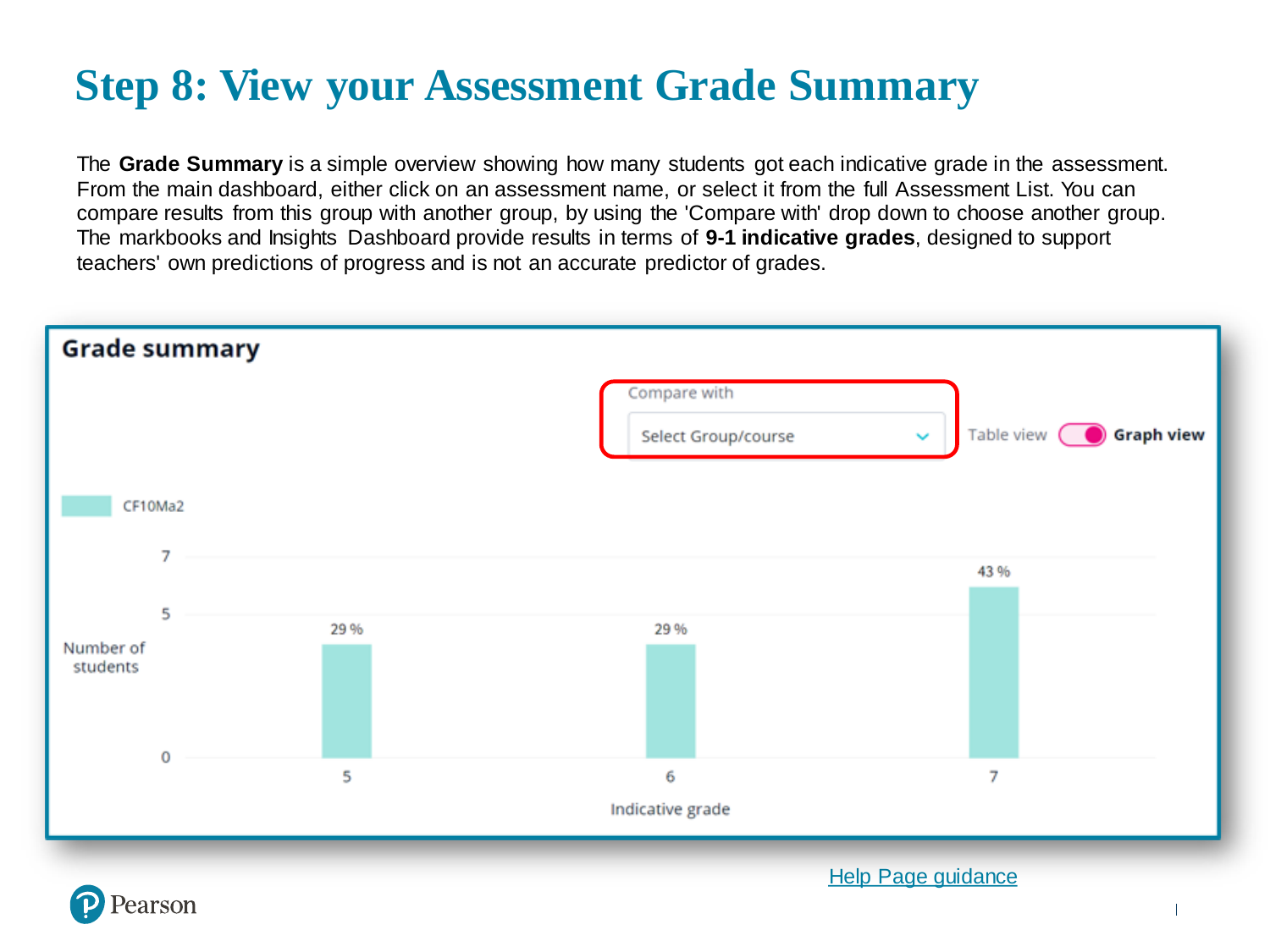## **Step 9: View your Assessment Question-Level Analysis**

Whilst looking at an assessment, you can navigate between four features: **Grade**, **Questions**, **Topics** and **Skills/AOs**. To see the **Question-Level Analysis**, click on **Questions**. This shows the group's performance on each question and can be sorted from weakest to strongest.

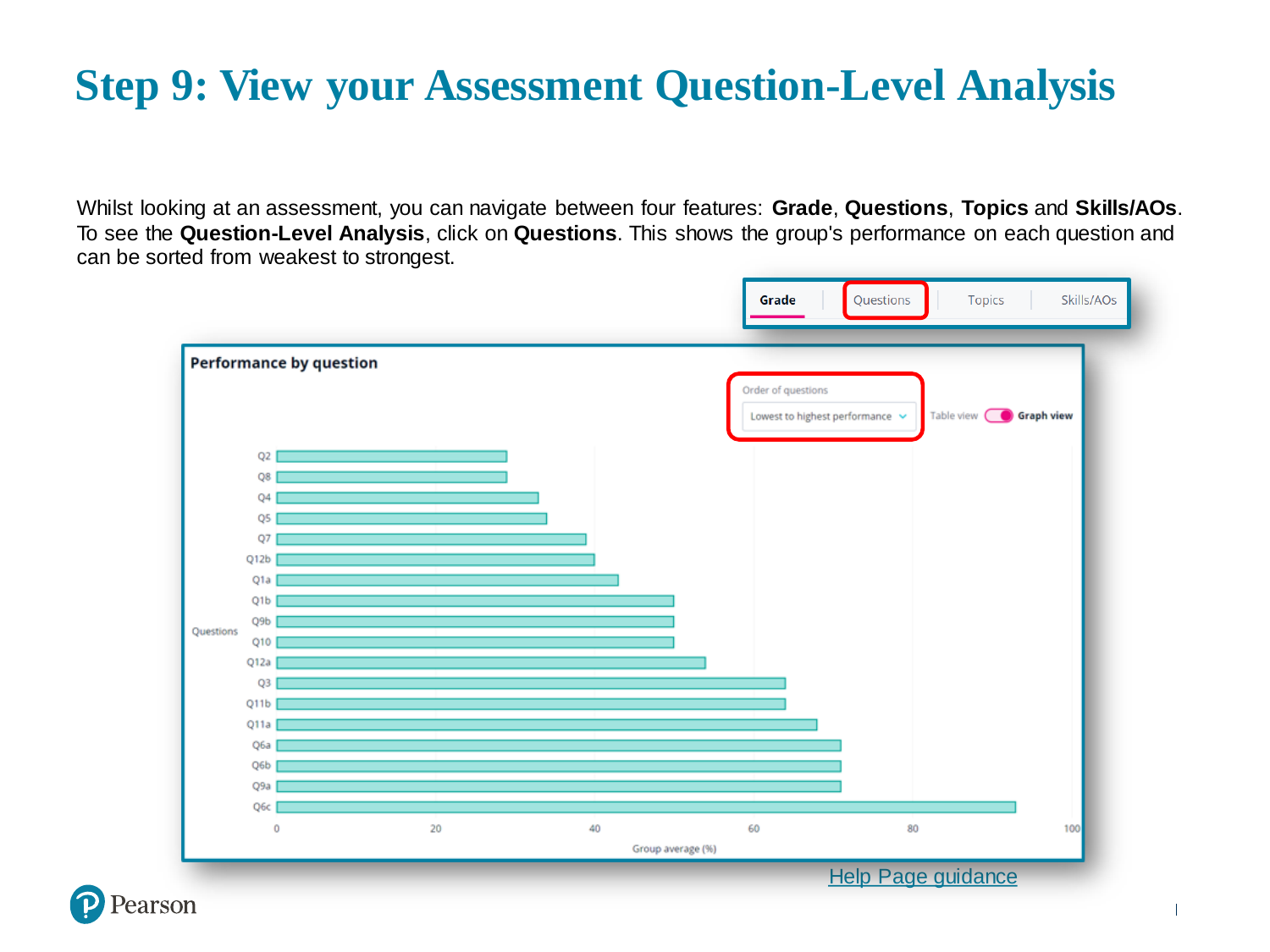#### **Step 10: View your Assessment Topic Analysis**

Click on **Topics** or **Skills/AOs** to see performance by topic (or skill) for your group. You can clearly visualise areas where the group underperformed, and use this to help with lesson planning, revision and interventions.

| Order of topics<br>Add results from<br><b>Graph view</b><br>Table view<br>Lowest to highest perfomance v<br>Select assessment v<br>Mid-range Above Average<br>Below Average<br>Compound measures<br>1 question<br>Trigonometry<br>1 question<br>Circle theorems<br>1 question<br>Congruence<br>1 question<br>1 question<br>Right-angled triangles<br>2 questions<br>Growth and decay<br>1 question<br>Expressions<br>Simultaneous equations<br>:1 question<br>Graphs :<br>5 questions<br>Histograms and cumulative frequency graphs<br>1 question<br>Construct statistical charts<br>1 question<br>Mean, median, mode and range<br>2 questions<br>20<br>60<br>80<br>$\ddot{\mathbf{0}}$<br>40<br>100 |                  |  |  |
|------------------------------------------------------------------------------------------------------------------------------------------------------------------------------------------------------------------------------------------------------------------------------------------------------------------------------------------------------------------------------------------------------------------------------------------------------------------------------------------------------------------------------------------------------------------------------------------------------------------------------------------------------------------------------------------------------|------------------|--|--|
|                                                                                                                                                                                                                                                                                                                                                                                                                                                                                                                                                                                                                                                                                                      |                  |  |  |
|                                                                                                                                                                                                                                                                                                                                                                                                                                                                                                                                                                                                                                                                                                      |                  |  |  |
|                                                                                                                                                                                                                                                                                                                                                                                                                                                                                                                                                                                                                                                                                                      |                  |  |  |
|                                                                                                                                                                                                                                                                                                                                                                                                                                                                                                                                                                                                                                                                                                      |                  |  |  |
|                                                                                                                                                                                                                                                                                                                                                                                                                                                                                                                                                                                                                                                                                                      |                  |  |  |
|                                                                                                                                                                                                                                                                                                                                                                                                                                                                                                                                                                                                                                                                                                      |                  |  |  |
|                                                                                                                                                                                                                                                                                                                                                                                                                                                                                                                                                                                                                                                                                                      | Topics<br>tested |  |  |
|                                                                                                                                                                                                                                                                                                                                                                                                                                                                                                                                                                                                                                                                                                      |                  |  |  |
|                                                                                                                                                                                                                                                                                                                                                                                                                                                                                                                                                                                                                                                                                                      |                  |  |  |
|                                                                                                                                                                                                                                                                                                                                                                                                                                                                                                                                                                                                                                                                                                      |                  |  |  |
|                                                                                                                                                                                                                                                                                                                                                                                                                                                                                                                                                                                                                                                                                                      |                  |  |  |
|                                                                                                                                                                                                                                                                                                                                                                                                                                                                                                                                                                                                                                                                                                      |                  |  |  |
|                                                                                                                                                                                                                                                                                                                                                                                                                                                                                                                                                                                                                                                                                                      |                  |  |  |
|                                                                                                                                                                                                                                                                                                                                                                                                                                                                                                                                                                                                                                                                                                      |                  |  |  |
|                                                                                                                                                                                                                                                                                                                                                                                                                                                                                                                                                                                                                                                                                                      |                  |  |  |

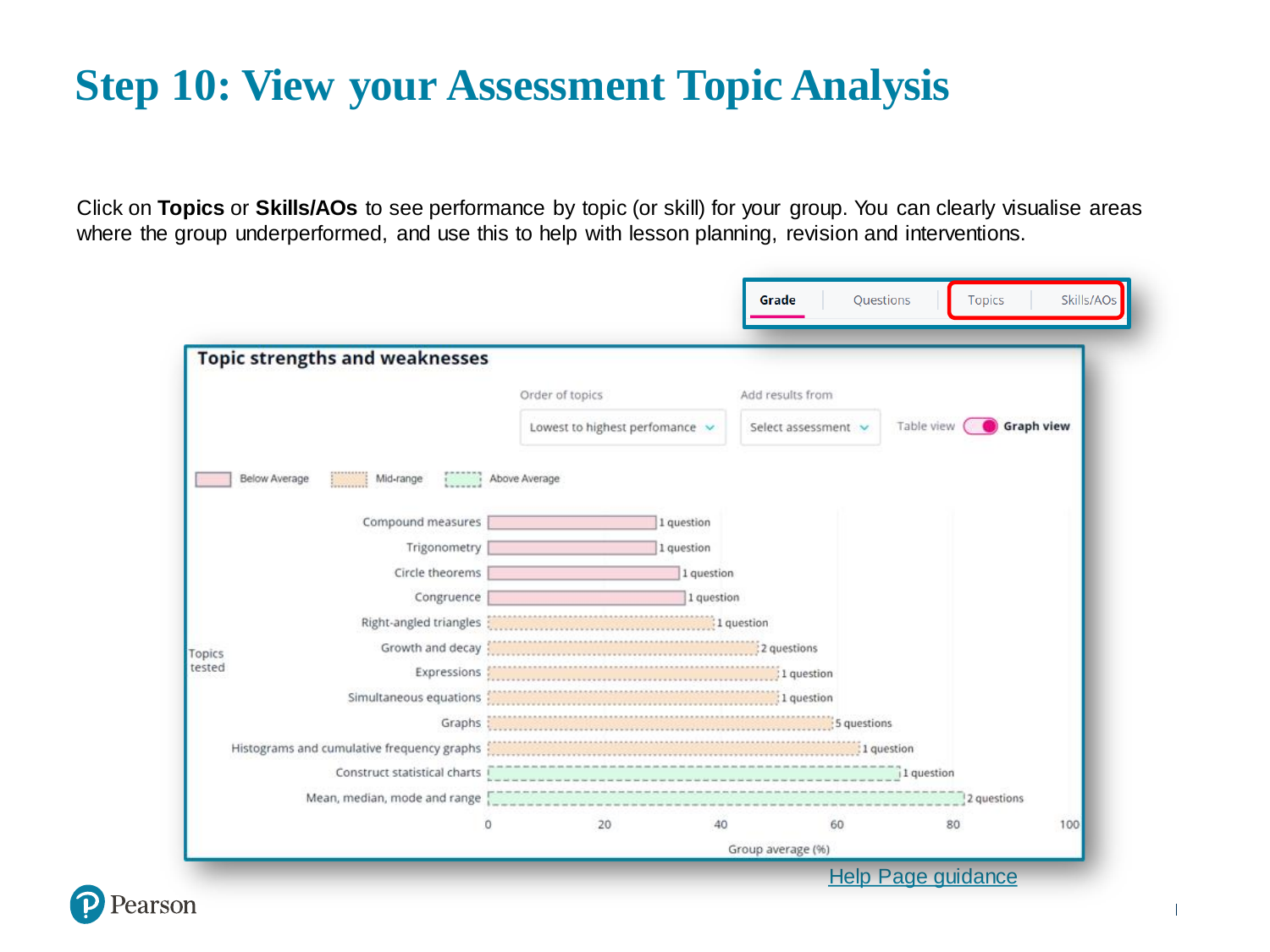#### **Next steps and support**

Whether you're new to ActiveLearn and Insights Dashboard or want to explore how to make the most of it, our support resources and team are here to help.

#### **More on the Insights Dashboard**

- Find out more about ActiveLearn markbooks with our [how-to video](https://www.youtube.com/watch?v=nOXDzq3qre4&t=3s)
- **[Explore the FAQs](https://www.pearsonschoolsandfecolleges.co.uk/digitalsupport/secondary/alds-helparea/04-help-for-teachers/insights-dashboard.aspx)**
- **[Chat to our Support Teams](https://www.pearsonschoolsandfecolleges.co.uk/ContactUs/ContactUs.aspx)**

If you don't have a subscription to the Insights Dashboard and would like to find out more, visit our website.

#### **Want to explore more from Pearson?**

[Visit our website](https://www.pearsonschoolsandfecolleges.co.uk/home.aspx) to discover the full range of resources

Speak to your local consultant via:

[GQManchester@pearson.com](mailto:GQManchester@pearson.com) | \\ 0161 855 7561